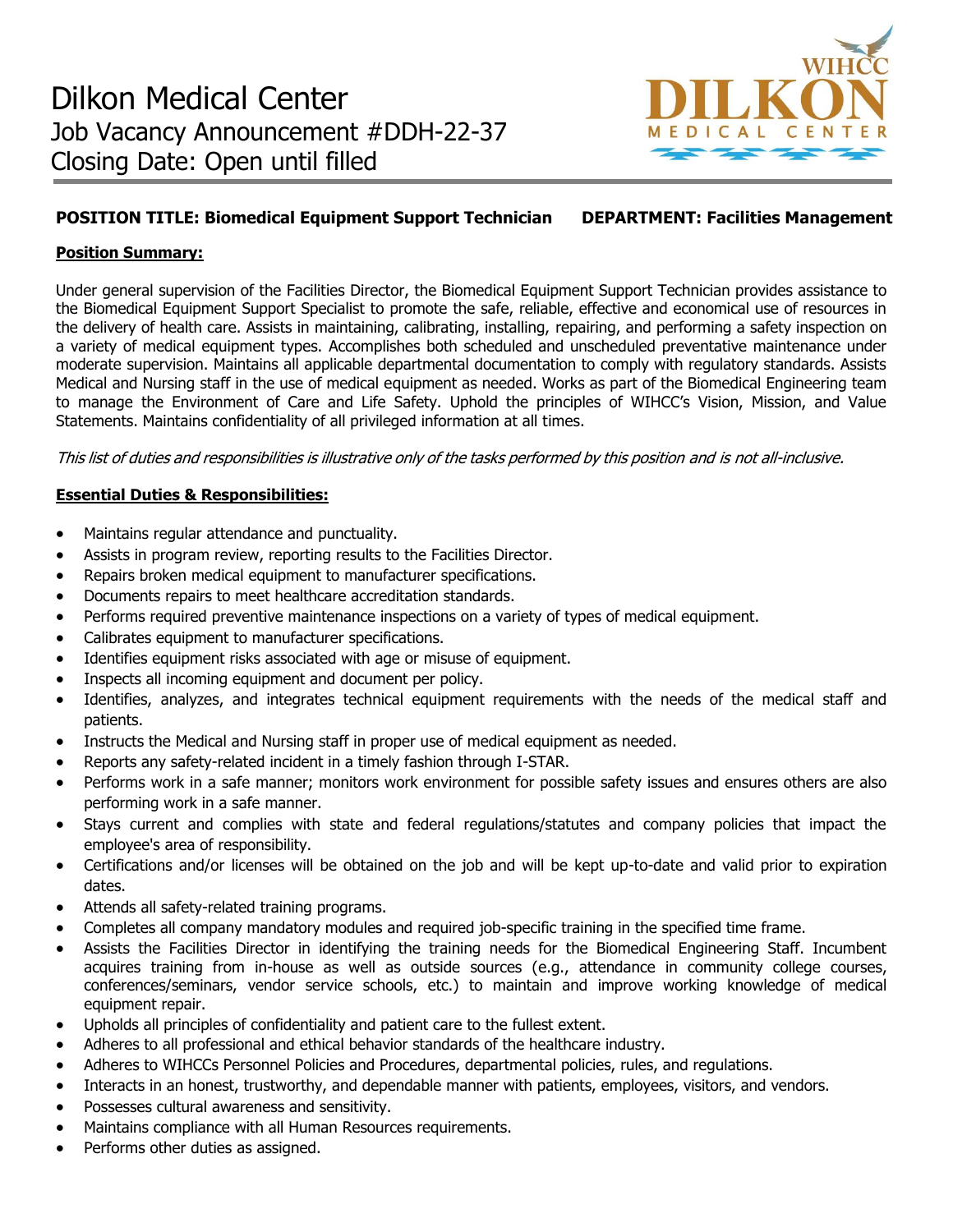### **Minimum Qualifications:**

High School Diploma or GED equivalent. Associate degree in Biomedical Equipment Technology preferred. One year of healthcare technology field experience, engineering methods, applications, and techniques. Two to three years' experience in healthcare technology field preferred. Certification as a Biomedical Equipment Technology preferred. Bilingual skills in English and Navajo language preferred. Must maintain a valid unrestricted and insurable driver's license. Must successfully pass a background investigation and maintain suitable requirements for a Child Care position. This position is considered as a Child Care position, which requires a satisfactory background check investigation and is subject to the requirements of the Indian Child Protection and Family Violence Prevention Act, as amended (henceforth referred as the ICPFVP Act).

# **Knowledge, Skills, Ability:**

- Knowledge and understanding of computerized medical maintenance systems (CMMS) and the proper documentation of medical equipment services.
- Knowledge of hospital organization and structure and role of the BMET in a healthcare organization.
- Knowledge of medical test equipment.
- Knowledge and competence in the clinical environment through an internship or practical experience including performing preventive maintenance and repairs.
- Knowledge and understanding in the functions of electrical/electronic and computer components of medical equipment.
- Knowledge and understanding of basic human anatomy and physiology.
- Knowledge and understanding of national codes and standards as directly related to Biomedical Equipment Support Program (AAMI, ANSI, NFPA, NEC, JC, FDA, AHA, SMDA, etc.) is required.
- Knowledge and understanding of the principles of acquisition planning necessary to support on-going multi-year programs relating to delivery of health care.
- Knowledge and understanding of the integration between computers/servers and how they interface with Medical Equipment.
- Knowledge of medical vocabulary to communicate as part of the healthcare team.
- Knowledge and understanding of Local Area Network communications.
- Knowledge and understanding of computer device communications including addressing and communications protocols.
- Knowledge of strong work ethics in the workplace.
- Knowledge of basic application of confidentiality.
- Knowledge of basic computer skills, e.g., Outlook, Word, Excel, PowerPoint.
- Ability to be dependable in attendance and job performance.
- Ability to accept and learn from feedback.
- Ability to communicate effectively both verbally and in writing.
- Ability to provide exemplary customer service at all times.
- Ability to interact positively with others and possess great interpersonal skills.
- Ability to multitask and perform well under pressure.
- Ability to have self-confidence.
- Ability to be a great team player.
- Ability to accept and learn from supervisor/peer critique.
- Ability to be flexible and adaptable to the changing needs of the organization.

### **Physical Demands:**

While performing the duties of this job, the employee regularly is required to walk; sit; use hands to finger, handle, or feel; reach with hands and arms; and talk or hear. The employee frequently is required to stand; climb or balance; and stoop, kneel, crouch, or crawl. The employee frequently is required to taste or smell. The employee must occasionally lift and/or move up to 50 pounds. Total Color Blindness is considered a disqualifying factor.